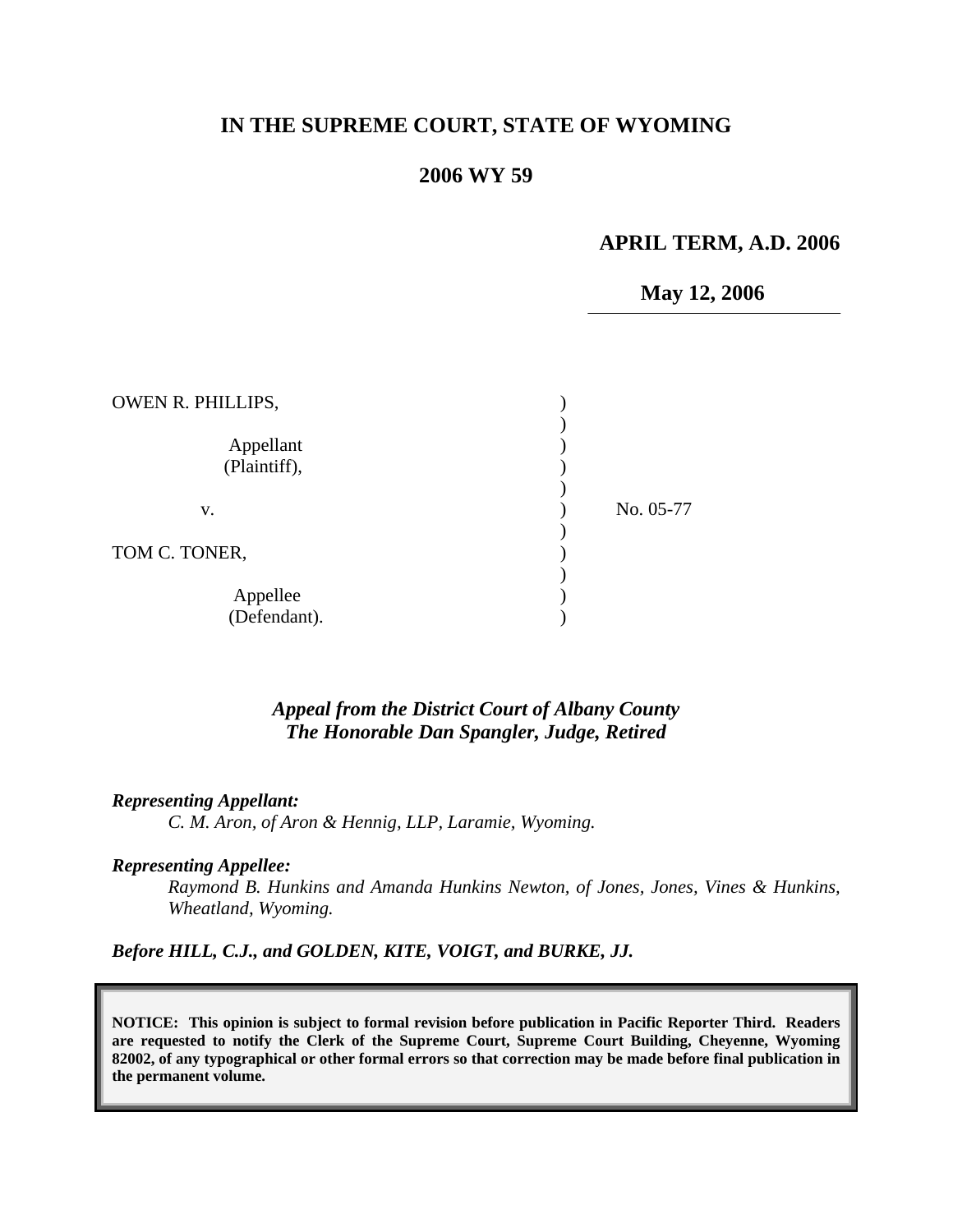## **BURKE, Justice.**

[¶1] Dr. Phillips appeals from an Order Granting Summary Judgment. He contends the district court erred in deciding that the doctrine of collateral estoppel barred his claims. We affirm.

## ISSUE

[¶2] Are Dr. Phillips' claims barred by collateral estoppel?

## FACTS

[¶3] Dr. Phillips is a professor at the University of Wyoming and Chair of the Department of Economics. In 2002, he was hired by Jack J. Grynberg to provide services as a consulting economist for Mr. Grynberg in a Colorado lawsuit. A dispute arose between Dr. Phillips and Mr. Grynberg regarding Dr. Phillips' bill. The dispute was not resolved and, in 2003, Dr. Phillips initiated litigation against Mr. Grynberg to recover payment in the amount of \$52,896.00 for services rendered (*Phillips I*).

[¶4] The district court entered summary judgment in favor of Mr. Grynberg on the basis that Dr. Phillips and Mr. Grynberg had entered into a contract as reflected in a November 4, 2002, letter from Dr. Phillips to Mr. Grynberg. The district court determined that Dr. Phillips had been paid in full pursuant to the provisions of the agreement. Dr. Phillips responded to the order by filing a Rule 60 motion in which he asked the district court to set aside the judgment on the basis that the district court had erred in finding that the November 4, 2002, letter established the terms of the contract. Dr. Phillips contended that the work for which he sought payment resulted from "an entirely different agreement . . . made with Mr. Toner." The district court denied the motion finding that there was only one contract and reiterated its decision that Dr. Phillips had been paid in full. Dr. Phillips did not appeal the order granting summary judgment or the order denying the Rule 60 motion. Instead, he sued Mr. Toner (*Phillips II*).

[¶5] Mr. Toner is a Wyoming attorney. He represented Mr. Grynberg in the Colorado litigation. In *Phillips II*, Dr. Phillips alleged that Mr. Toner was legally obligated for payment of the \$52,896.00. He alleged theories of recovery based upon money owed on account, breach of contract, *quantum meruit*, negligent misrepresentation, and fraud. Mr. Toner denied the allegations and filed a motion for summary judgment. The district court granted the motion finding that there were no genuine issues of material fact and Dr. Phillips' claims were barred by the doctrine of collateral estoppel. Dr. Phillips timely appealed from the Order Granting Summary Judgment.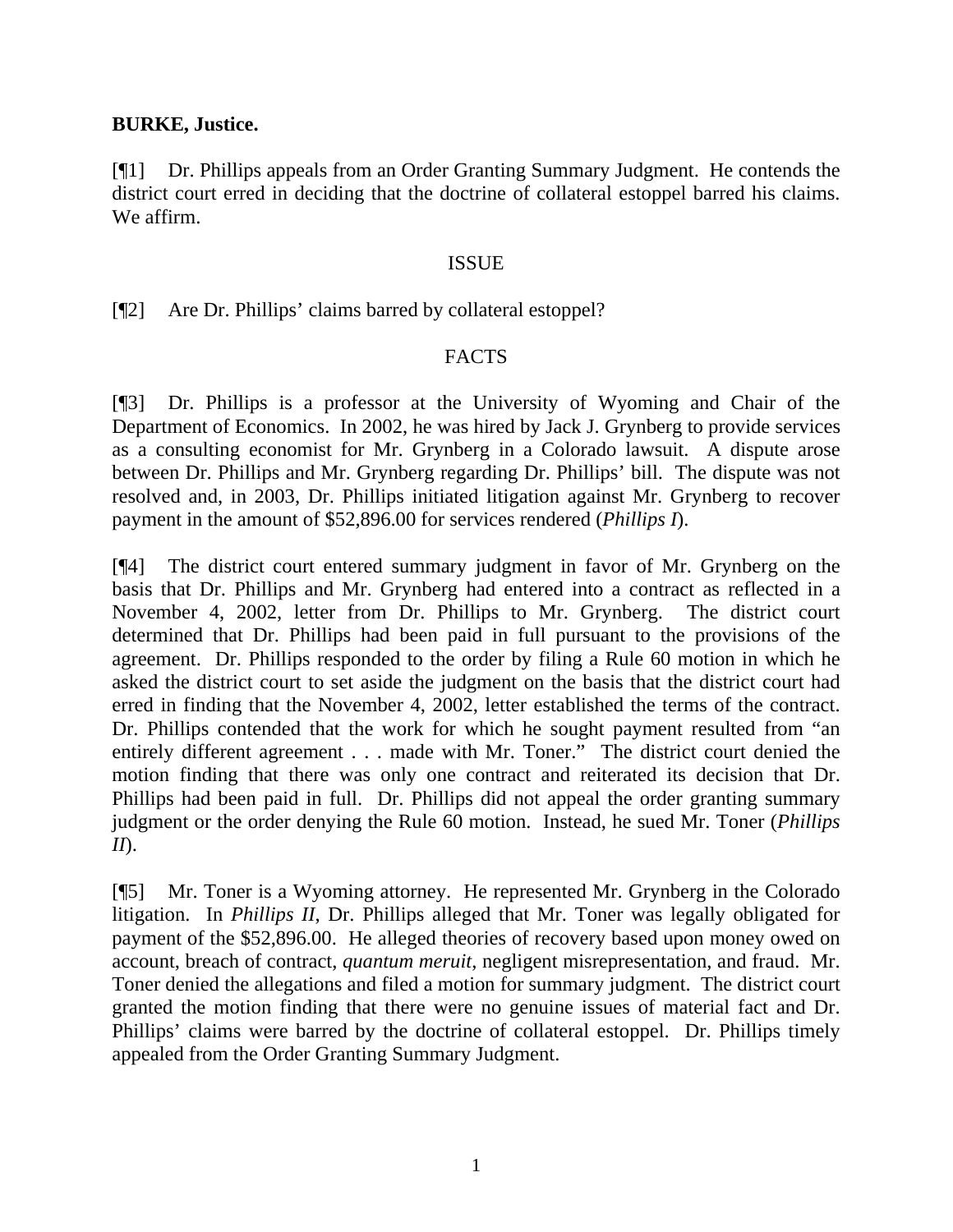#### STANDARD OF REVIEW

[¶6] Summary judgment is appropriate when there is no genuine issue as to any material fact, and the prevailing party is entitled to judgment as a matter of law. *Lee v. LPP Mortgage Limited,* 2003 WY 92, ¶ 8, 74 P.3d 152, 157 (Wyo. 2003). A genuine issue of material fact exists when a disputed fact, if proven, would have the effect of establishing or refuting an essential element of an asserted cause of action or defense. The record must be viewed from the standpoint most favorable to the party opposing the motion, giving to that party all favorable inferences that fairly may be drawn from the record. *Id.* "We review a grant of summary judgment deciding a question of law de novo and afford no deference to the district court's ruling." *Merrill v. Jansma,* 2004 WY 26, ¶ 7, 86 P.3d 270, 274 (Wyo. 2004).

#### DISCUSSION

[¶7] Collateral estoppel bars relitigation of previously litigated issues and involves an analysis of four factors: (1) whether the issue decided in the prior adjudication was identical with the issue presented in the present action; (2) whether the prior adjudication resulted in a judgment on the merits; (3) whether the party against whom collateral estoppel is asserted was a party or in privity with a party to the prior adjudication; and (4) whether the party against whom collateral estoppel is asserted had a full and fair opportunity to litigate the issue in the prior proceeding. *Eklund v. PRI Environmental, Inc.*, 2001 WY 55, ¶ 15, 25 P.3d 511, 517 (Wyo. 2001). Dr. Phillips concedes that the prior adjudication in *Phillips I* resulted in a judgment on the merits and that he was a party in *Phillips I*. He contends that collateral estoppel does not bar his claim against Mr. Toner because the issues determined in *Phillips I* were not identical to the issues presented in *Phillips II*. He also contends that he did not have a full and fair opportunity to litigate his claims in *Phillips I*. In response, Mr. Toner asserts that all of the services for which Dr. Phillips seeks payment were provided pursuant to the contract between Dr. Phillips and Mr. Grynberg and that Dr. Phillips has been fully paid for his services. He contends that this issue was judicially determined in *Phillips I* and bars all of the claims asserted by Dr. Phillips in this case.

[¶8] In determining whether collateral estoppel applies it is necessary to compare the prior adjudication with the present action. The complaint in *Phillips I* was filed on June  $24$ , 2003, in Albany County by Dr. Phillips against Jack J. Grynberg.<sup>[1](#page-2-0)</sup> Pertinent allegations of the complaint state:

 $\overline{a}$ 

<span id="page-2-0"></span><sup>&</sup>lt;sup>1</sup> Charles F. Mason was also a named plaintiff. Mr. Grynberg's wife was also named as a defendant in her individual capacity and as trustee for the Grynberg children. She is not a party in *Phillips II*.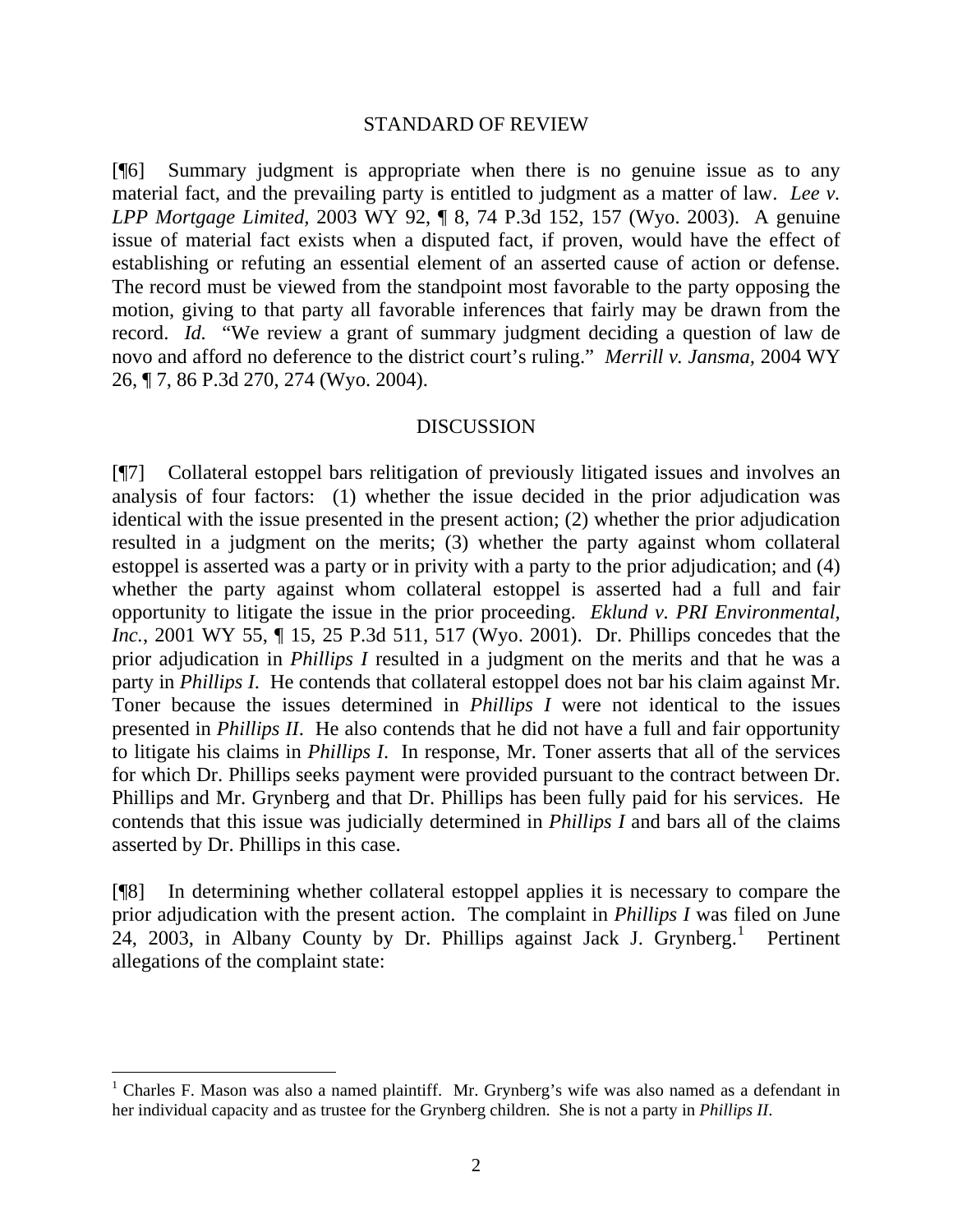3. Defendant Grynberg is the president and CEO of Grynberg Petroleum Company, with its principal offices in Denver, Colorado.

4. Plaintiff Phillips is a resident of Laramie, Albany County, Wyoming.

 6. Phillips earned his Ph.D. in Economics from Stanford University in 1980 and is presently Department Chairman and Professor of Economics in the Economics and Finance Department at the University of Wyoming; in addition, Phillips is engaged in the business of providing consulting services in the field of economic analysis, including services as an expert witness in litigation matters.

. . .

. . .

8. During 2002 Grynberg was a plaintiff in a civil lawsuit in the Montezuma County, Colorado, District Court, Case Number 98CV43, in which Grynberg and Defendant Celeste Grynberg asserted fourteen claims of breach of contract, fraud and antitrust violations against Shell Oil Company, Mobil Oil Corporation and other companies affiliated with them.

9. Beginning in August 2002, Grynberg repeatedly requested and pleaded with Phillips to perform certain services related to the said litigation.

10. On or about December 6, 2002, Grynberg's agent, Tom Toner, Esq., met with Phillips to induce him to perform the work and gave repeated assurances that he would be paid for his services.

11. On December 9, 2002, Phillips and Grynberg entered into a contract pursuant to which Phillips and Mason were engaged by Grynberg to perform a detailed evaluation and expert witness report concerning complex issues relating to the artificial suppression of the price of  $CO<sub>2</sub>$  in a particular market, and whether various vertically integrated companies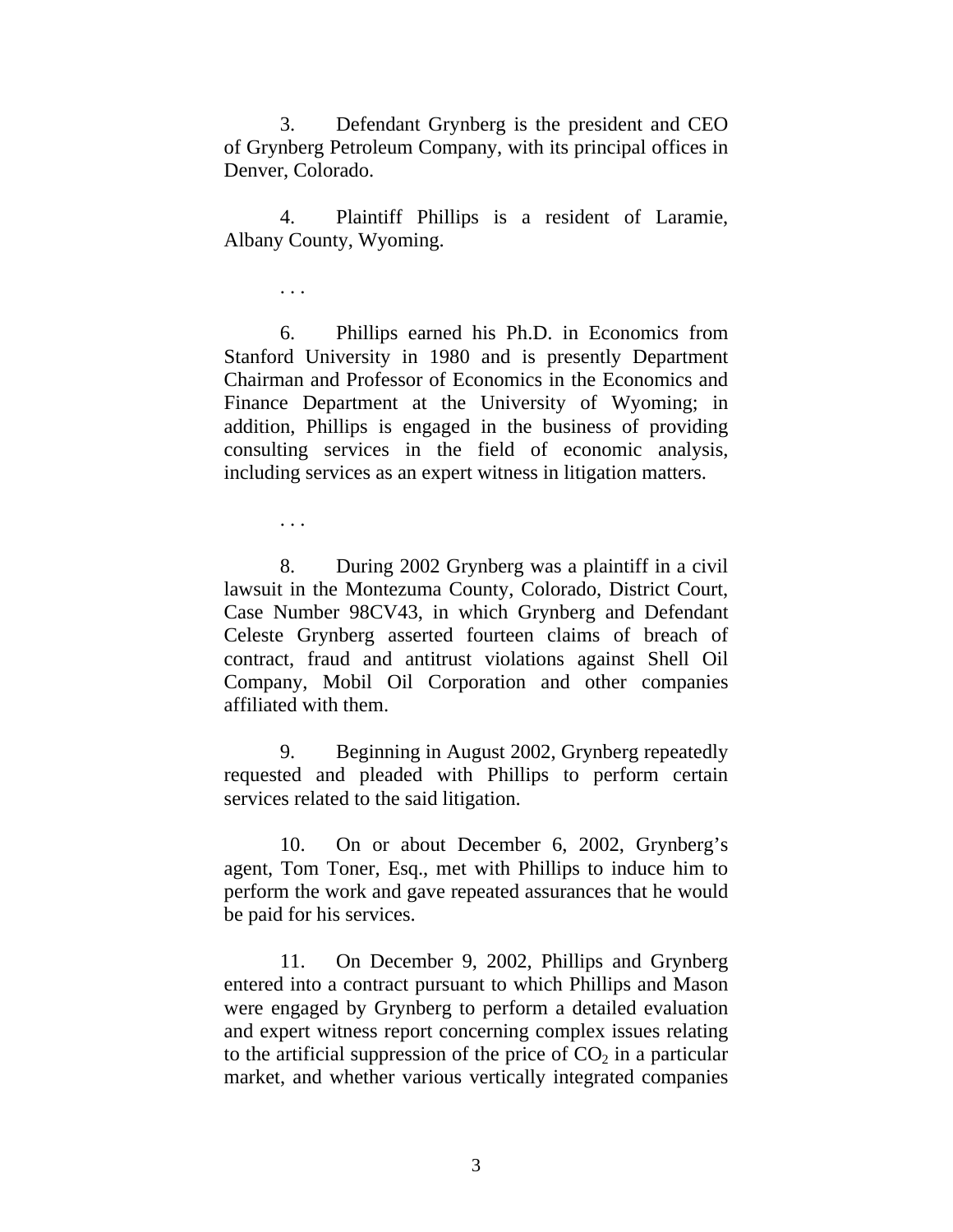had the incentive to misstate profits and suppress the price at a particular delivery point.

12. The said contract required Phillips and Mason to perform services under a severe deadline, and required them to employ others to perform services for computer data entry and econometric modeling.

13. In accordance with the said contract, Phillips and Mason submitted billings for work performed in December 2002 in the total amount of \$19,743.92.

14. In accordance with the said contract, Grynberg timely paid the December billing of \$19,743.92.

16. [sic] In reliance on the said contract and the assurances of payment from Grynberg and Toner, Phillips retained and paid for subcontract work to his detriment in the amount of \$8,971.00.

#### COUNT I: MONEY OWED ON ACCOUNT

17. By this reference Plaintiffs incorporate herein the allegations contained in Paragraphs 1-16, inclusive of this Complaint, as though they were set forth in their entirety.

18. In accordance with the said contract, Phillips and Mason performed services after December 2002 in the total amount of \$52,896.00.

19. In accordance with the said contract, Phillips and Mason submitted billings for the work they performed after December 2002, including the work for which they paid others, in the total amount of \$52,896.00, as set forth in the attached account.

20. Phillips and Mason have demanded payment of the \$52,896.00 owing to them on the said account for services under the said contract.

21. Without justification or excuse, Grynberg has refused to pay the account.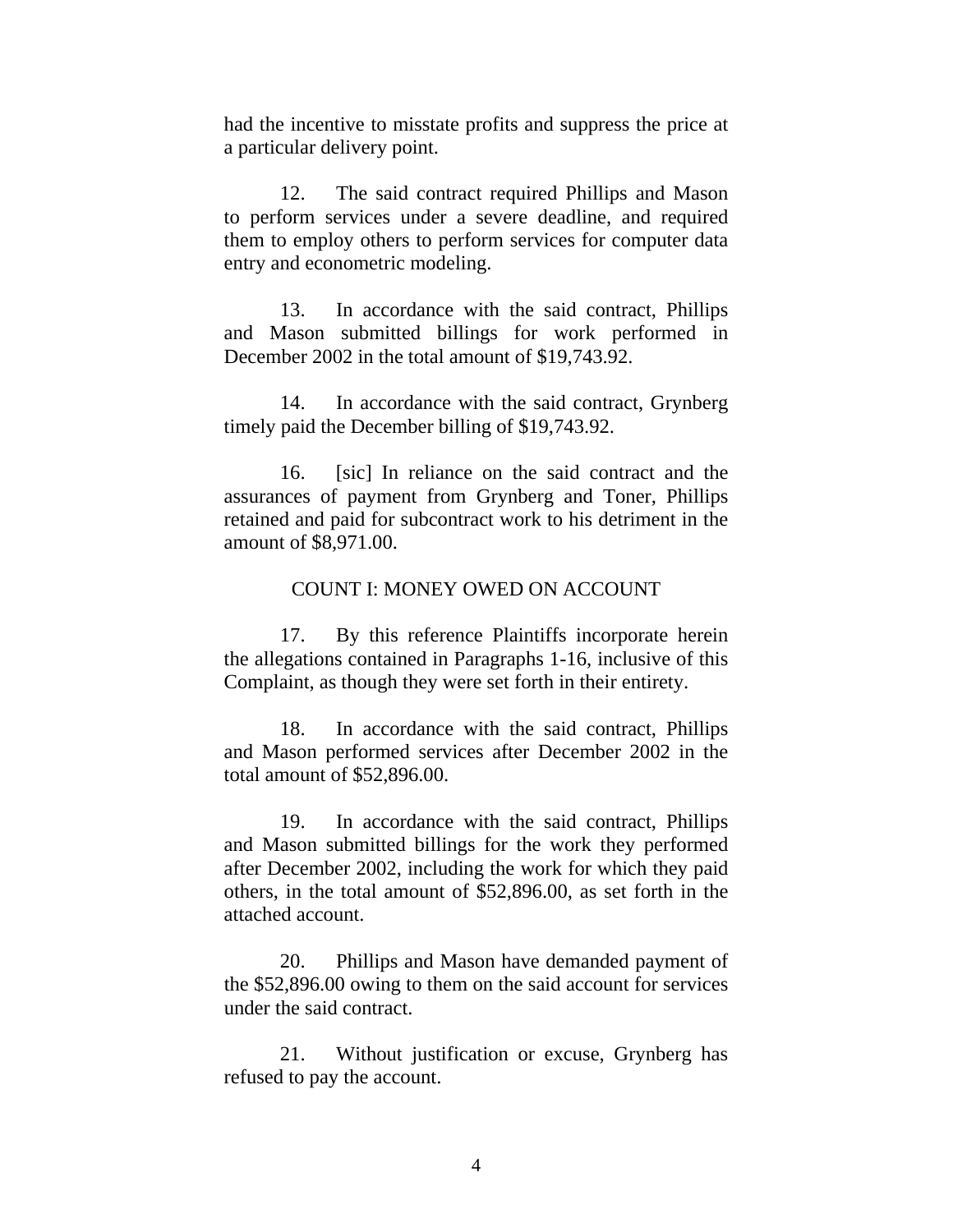#### COUNT II: BREACH OF CONTRACT

22. By this reference Plaintiffs incorporate herein the allegations contained in Paragraphs 1-16, inclusive of this Complaint, as though they were set forth in their entirety.

23. Phillips and Mason performed all their obligations under the said contract.

24. Grynberg has breached the said contract by failing and refusing to pay Phillips and Mason the \$52,896.00 owing to them.

#### COUNT III: CONVERSION

25. By this reference Plaintiffs incorporate herein the allegations contained in Paragraphs 1-16, inclusive of this Complaint, as though they were set forth in their entirety.

26. In accordance with the said contract, Phillips and Mason delivered to Grynberg work product required under the contract, in the form of intellectual property of significant value to Grynberg.

27. By his use for their own benefit of the said work product, Defendants have converted to their own use and benefit intellectual property owned by Phillips and Mason valued at \$74,000.00.

**WHEREFORE** Plaintiffs demand judgment [on] all Defendants in whichever amount proved at trial herein is greater of the \$52,896.00 damages on Counts I and II, or the \$74,000.00 damages on Count III; together with interest and costs of suit, and for such other and further relief as the Court deems appropriate, the premises considered.

[¶9] The statement of account referenced in the *Phillips I* complaint was attached to the complaint. The complaint was never amended. In due course, both parties sought summary judgment. On March 5, 2004, the district court issued its decision letter finding in favor of Mr. Grynberg. In its decision letter, the district court succinctly framed the dispute: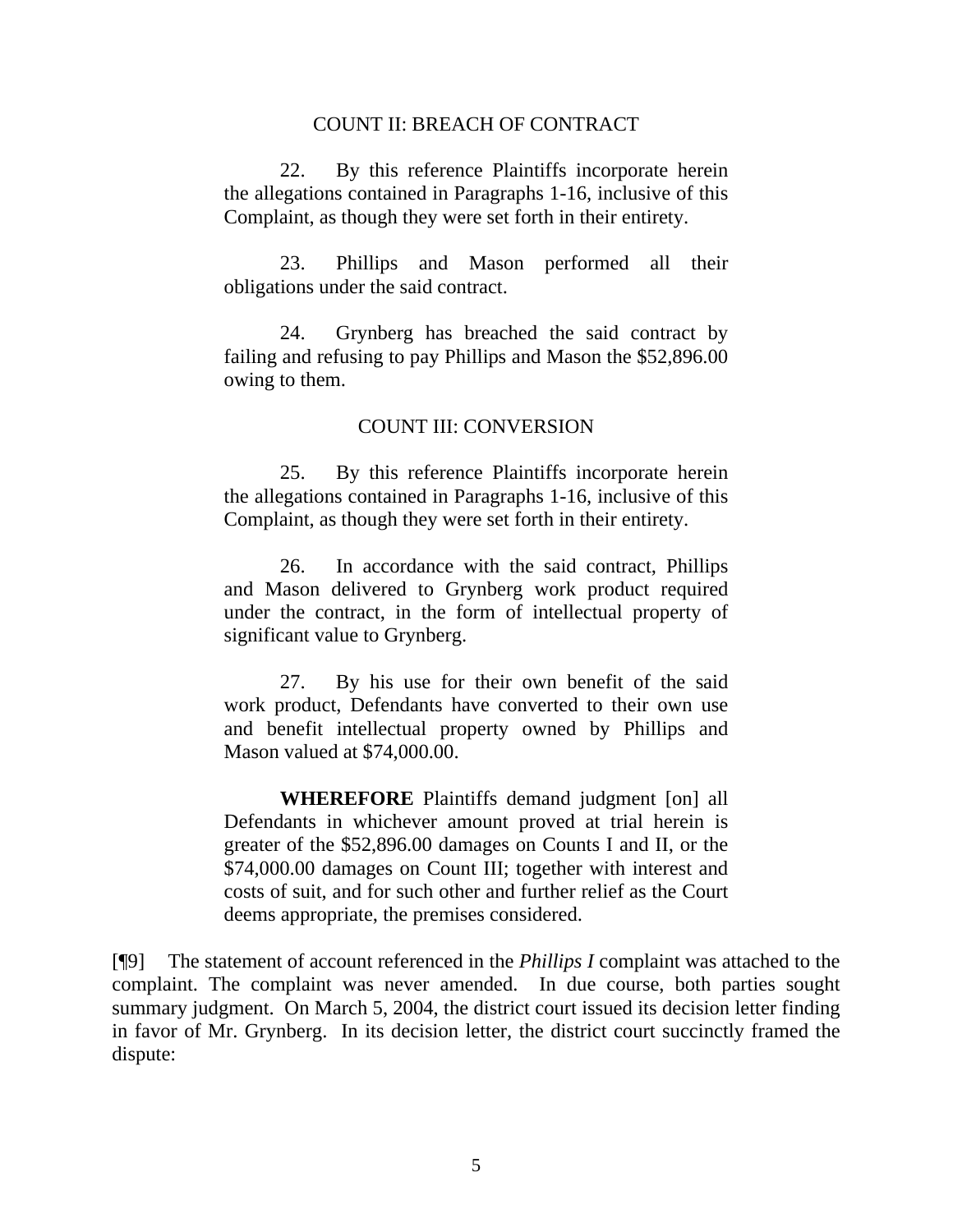The parties generally do not dispute that they entered into an agreement whereby Plaintiffs would perform expert consulting services for Grynberg. What they dispute is the terms of that agreement insofar as Plaintiffs' final bill. Plaintiffs contend that the "agreement" was that they would charge \$275.00 per hour (plus costs) for their time; Grynberg agrees but asserts that the costs [were] to be "capped" at \$11,000.00 (e.g. 40 hours of time) prior to the report-writing phase of the process.

In arriving at its decision, the district court relied extensively upon a letter from Dr. Phillips. The court deemed the letter an offer which ripened into a contract upon acceptance by Mr. Grynberg. The court stated:

> On November 4, 2002, Phillips sent correspondence to Grynberg that set forth the terms of his engagement as a consultant in the case. The letter, in pertinent part, stated:

> > If you desire to use my services, I shall work with a colleague in the Department of Economics and Finance to manage the data and to do the statistical analysis that estimates a CO2 price. **Time will be billed at \$275/hour and expenses will be billed at my cost. Data management, statistical estimate, and analyses are likely to take 40 hours of time.**  From this an expert report could be written, which would require additional time. Statements are submitted monthly to be paid on a thirty-day cycle.

*Correspondence from Phillips to Grynberg,* Nov. 4, 2002 (emphasis added). Subsequently, Grynberg telephoned Phillips and engaged him as a consultant. Over the next months, Plaintiffs continued their work for Grynberg, but the contract terms apparently were not discussed in any other detail.

 In December 2002, Grynberg received a bill from Plaintiffs in the amount of \$19,743.92. Grynberg paid the bill. However, Grynberg refused to pay subsequent invoices totaling \$52,896.00 because he contended this sum far exceeded what the parties had agreed upon in their contract for Plaintiffs' services. The total amount billed by Phillips for his services, including his written report, is \$76,639.92.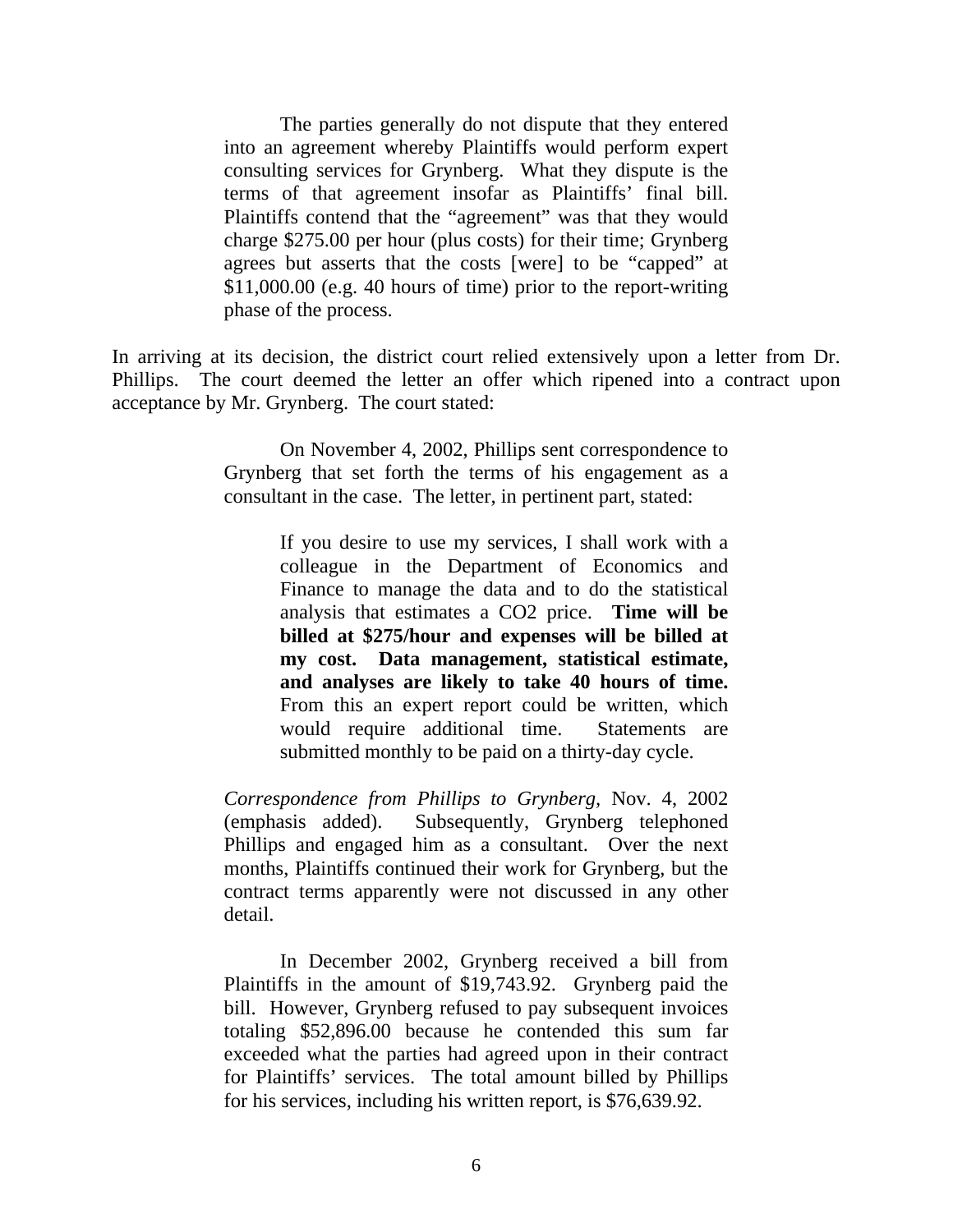(Emphasis in original; footnotes omitted.)

[¶10] Ultimately, the district court determined that no genuine issues of material fact existed and granted defendant's motion for summary judgment on all counts. Essentially, the district court held that Dr. Phillips had agreed to perform the work for approximately \$11,000.00, and was paid in full for that work. The court explained:

> Here, Phillips was not bound to the *exact* 40-hour estimate but he was bound to only *slight discrepancy* from that amount (without some other modification to the contract terms). Varying a pre-report total estimate from \$11,000 to approximately \$69,743, the same being 634%, clearly is not a "slight discrepancy." In fact, Grynberg has already paid \$19,743.92, an amount that is 79.49% over the estimated contract amount. While one might well understand and accept a variance of 10%, 20% or even 30% under certain circumstances, even 79.49% is more than a "slight discrepancy" by any definition of the term. The court holds that the amount which Plaintiffs seek to recover here is so far at odds with the estimated contract price as to constitute a material alteration of the terms of the contract which cannot be included as part of the contract. The court holds further that [G]rynberg bears no further obligation to Plaintiffs under the terms of the parties' agreement. Defendant's Motion for Summary Judgment on Plaintiffs' claims for breach of contract and money due on account is granted.

(Emphasis in original.) The Court entered an order granting summary judgment on March 24, 2004.

[¶11] Following entry of the summary judgment order, Dr. Phillips filed a pleading entitled Plaintiffs' Rule 60 Motion. According to the district court, in such motion "Plaintiffs allege that this court's factual finding of a 'letter contract' based upon Defendant Owen R. Phillips's November 4, 2002 letter to Grynberg is in error." The district court denied the motion and explained its reasoning in a decision letter:

> Beginning in August 2002, Grynberg requested that Phillips perform services related to certain litigation. *Complaint on Account and for Conversions and Breach of Contract,* at ¶ 9 (June 24, 2003); *Affidavit of Plaintiff Owen R. Phillips,* at ¶ 3 (Nov. 17, 2003). Grynberg sent Phillips some documents to review and requested Phillips's assistance. When he did not hear from Phillips by October,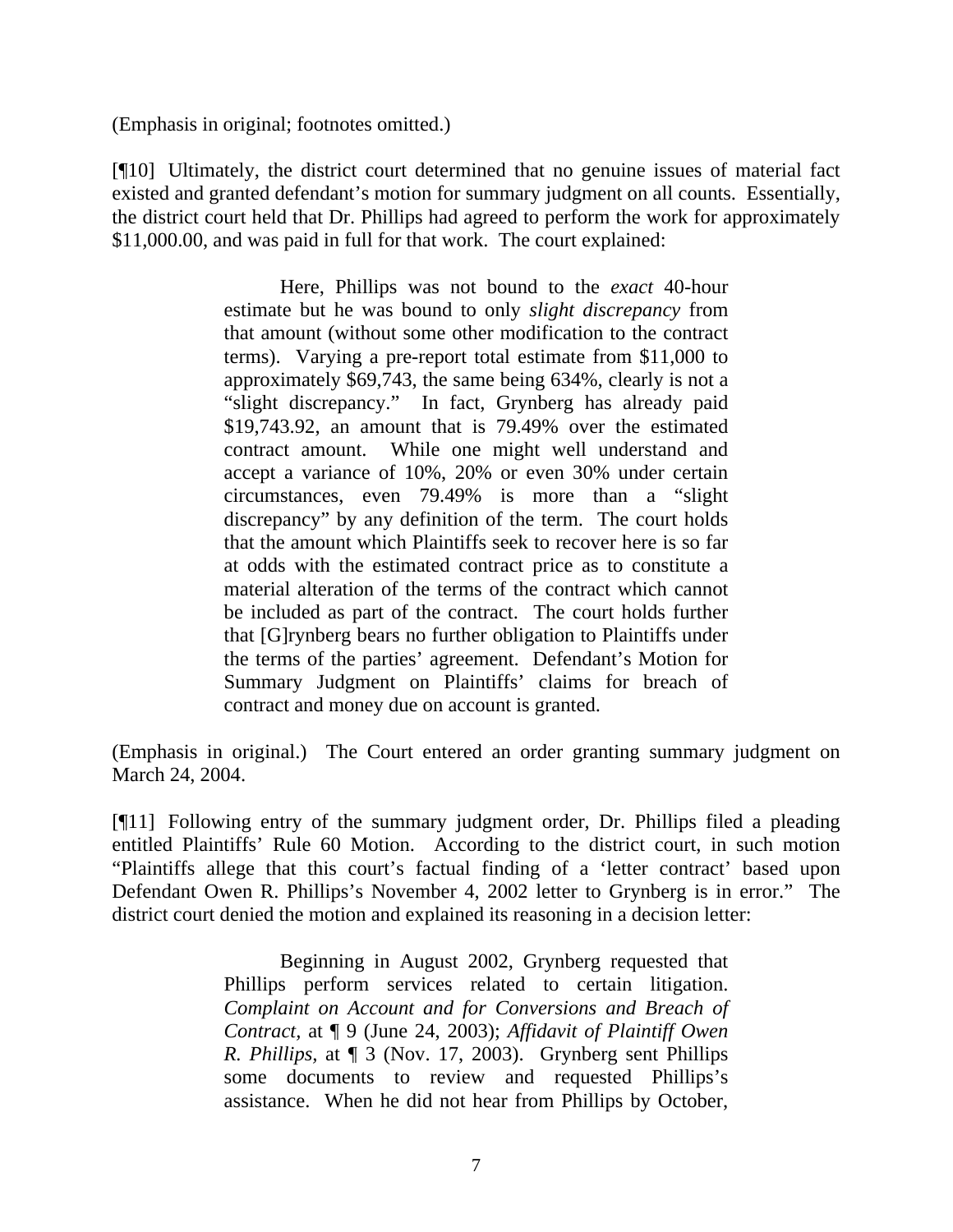Grynberg contacted Phillips to inquire whether Phillips would be able to assist him (Grynberg). *Phillips Deposition,* at pp. 39-42.

Initially, Phillips declined the work. *Affidavit of Plaintiff Owen R. Phillips,* at ¶ 4 (Nov. 17, 2003). However, after the October telephone conversation between him and Grynberg, Phillips agreed to review the documents Grynberg had sent (consisting of one box of about one thousand pages). *Phillips Deposition,* at pp. 39-42. Subsequently, Phillips sent Grynberg a letter dated November 4, 2002, which stated, in part:

> I have reviewed the large stack of documents that you have sent me. In the case at hand, I can contribute information on plausible fair market (competitive) prices for CO2. To successfully procure these estimates I would need information on a variety of elements of the EOR production process, including capital expenditures, number of rigs employed, quantities of CO2 injected, and volumes of crude oil produced. . . .

> > . . .

I shall not bill for the review of the documents (which stand at least 12 inches high when stacked). Let me know how you want to proceed. If you desire to use my services, I shall work with a colleague in the Department of Economics and Finance to manage the data and to do the statistical analysis that estimates a CO2 price. Time will be billed at \$275/hour and expenses will be billed at my cost. Data management, statistical estimate, and analyses are likely to take 40 hours of time. From this an expert report could be written, which would require additional time. Statements are submitted monthly to be paid on a thirty-day cycle.

*Correspondence from Phillips to Grynberg,* at 1 (Nov. 4, 2002). The "intent" of this correspondence was to convey Phillips's beliefs "about the different values of the project." Phillips also sought to communicate that he "was able to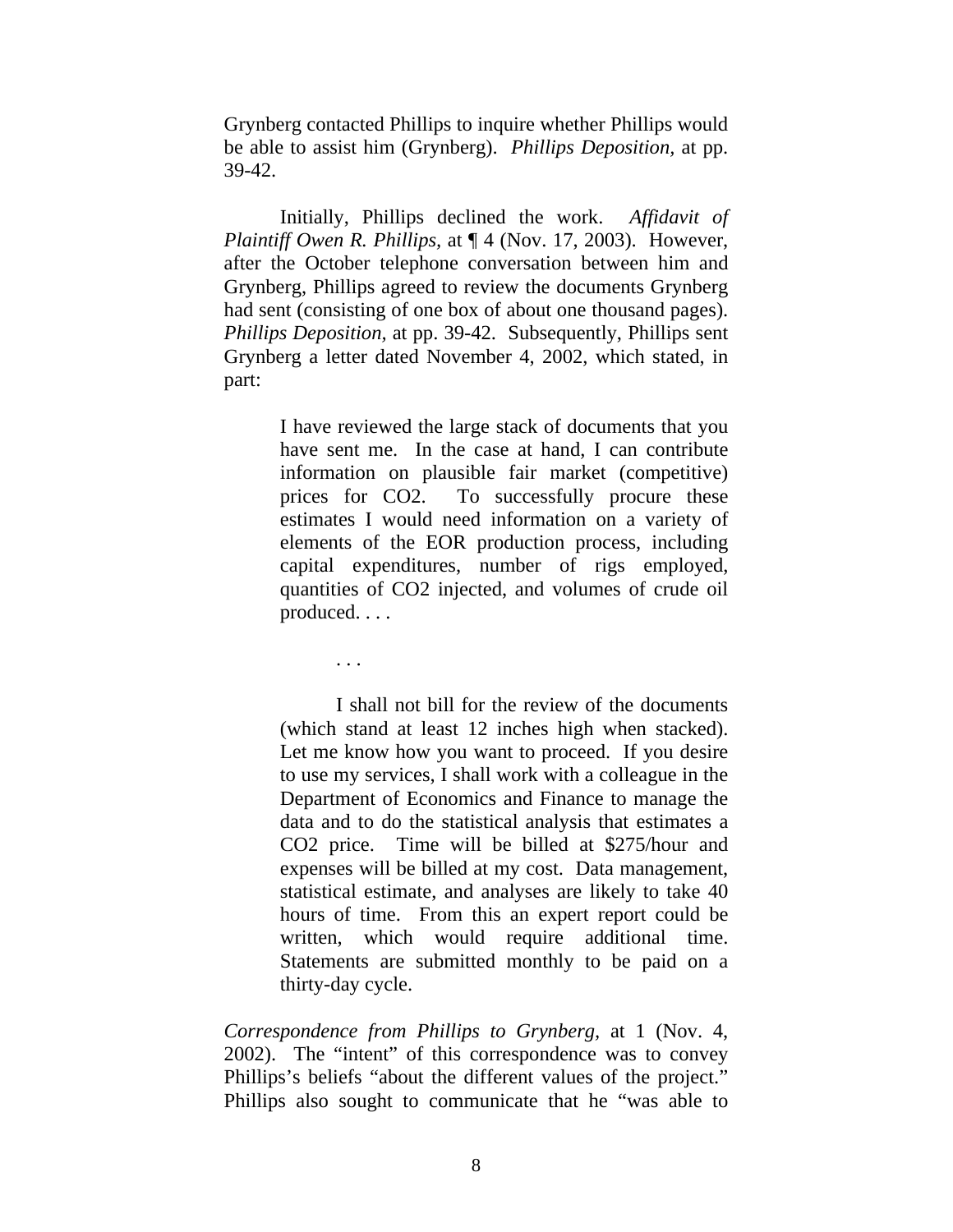begin an estimation of the fair market value of carbon dioxide gas if [Grynberg] wanted to do that, [Phillips] could help him." *Phillips Deposition*, at pp. 39-42. Phillips explained, by way of summary, that the November 4<sup>th</sup> letter stated: "If you want an opinion from me based on the documents you have, a report will roughly cost you." *Phillips Deposition,* at pp. 39-42.

A few weeks after Phillips sent the letter, Grynberg telephoned to express his interest in having Phillips work on the matter. *Phillips Deposition,* at pp. 39-42. Phillips confirmed that he would charge "\$275 an hour." *Phillips Deposition,* at pp. 39-42.

In early- to mid-December, Grynberg's attorney, Tom Toner ("Toner"), met with Phillips. Phillips now asserts that Toner was sent to "induce him" to accept the work for Grynberg; Toner disclaims any knowledge of the contract negotiations. Toner asserts that he never had any discussions with Phillips regarding price estimates for the matter. Rather, Toner's only involvement in the price negotiations was his receipt of a copy of the November 4, 2002 letter from Phillips to Grynberg. *Toner Deposition,* at 21-22. Further, Toner was not aware that Phillips initially declined to do the work or that "Mr. Grynberg said that he was going to send Tom Toner to talk to him to try and talk [Phillips] into acting as an expert." *Toner Deposition,* at 7-8. In fact, Toner denies being a party to any "agreement" with Phillips; Grynberg, not Toner, hired Phillips. *Toner Deposition,* at 17-18.

In any event, Phillips now asserts that the "scope" of the contract changed after his meeting with Toner. *Phillips Deposition,* at pp. 39-42. In his *Affidavit,* Phillips claims that it was not until December 9, 2002 that he agreed to "perform a detailed evaluation and expert witness report for Mr. Grynberg's attorney, Mr. Toner, in a Colorado case." *Affidavit of Plaintiff Owen R. Phillips,* at ¶ 5 (Nov. 17, 2003). He also asserts:

> The terms of the work to be performed by Dr. Mason and myself were clear and unambiguous. We were to perform a complete evaluation of the pricing of natural gas as related to Mr. Grynberg's claim. We were to be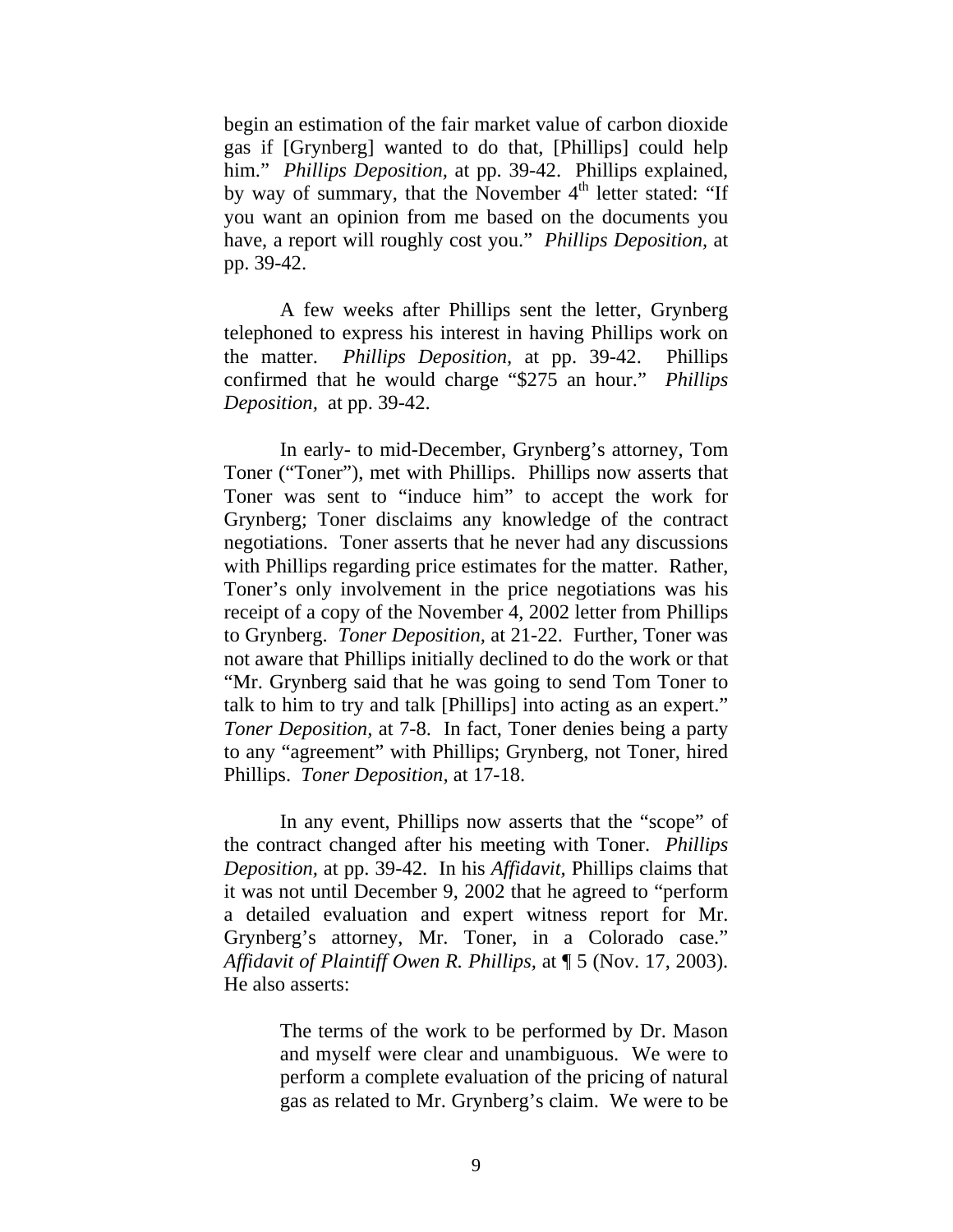paid at the rate of \$250.00 per hour, which was less than the usual fee of \$275.00 per hour.

*Affidavit of Plaintiff Owen R. Phillips,* at ¶ 6 (Nov. 17, 2003).

In *Plaintiff's Response to Defendant's Motion for Summary Judgment,* Phillips asserts that "the portion of the work performed by Plaintiffs before January 1, 2003 . . . was performed and paid for. It is not at issue in this case. . . . [T]he written letter in November 2002, by its terms deals with only a small portion of the work." *Id.,* at p. 1 (Feb. 17, 2004). Thus, Plaintiffs seem to concede that one of two scenarios occurred:

- 1. Phillips and Grynberg entered into an agreement based upon the November 4, 2002 letter and the late-November telephone call. The scope of that agreement was that Phillips would perform work at the rate of \$275.00 per hour and that the work essentially would include what was detailed in the November  $4<sup>th</sup>$ letter. Phillips asserts that the work he did in response to that contract was performed and paid for but that the "scope" of his work expanded after the December 2002 meeting with Toner; it is for this "second" contract that Phillips now seeks compensation; or
- 2. Phillips and Grynberg never entered into a contract—essentially Grynberg rejected Phillips's November  $4<sup>th</sup>$  letter and sent Toner to persuade Phillips to accept the work. Then, on December 9, 2002, after meeting with Toner, Phillips entered into an agreement (with Toner or Grynberg) whereby Phillips was to be paid \$250.00 per hour. The scope of that work was that Phillips was to perform a complete evaluation of the pricing of natural gas as related to Grynberg's claim.

It is based upon these two theories that Plaintiffs allege that this case should go forward as a breach of contract action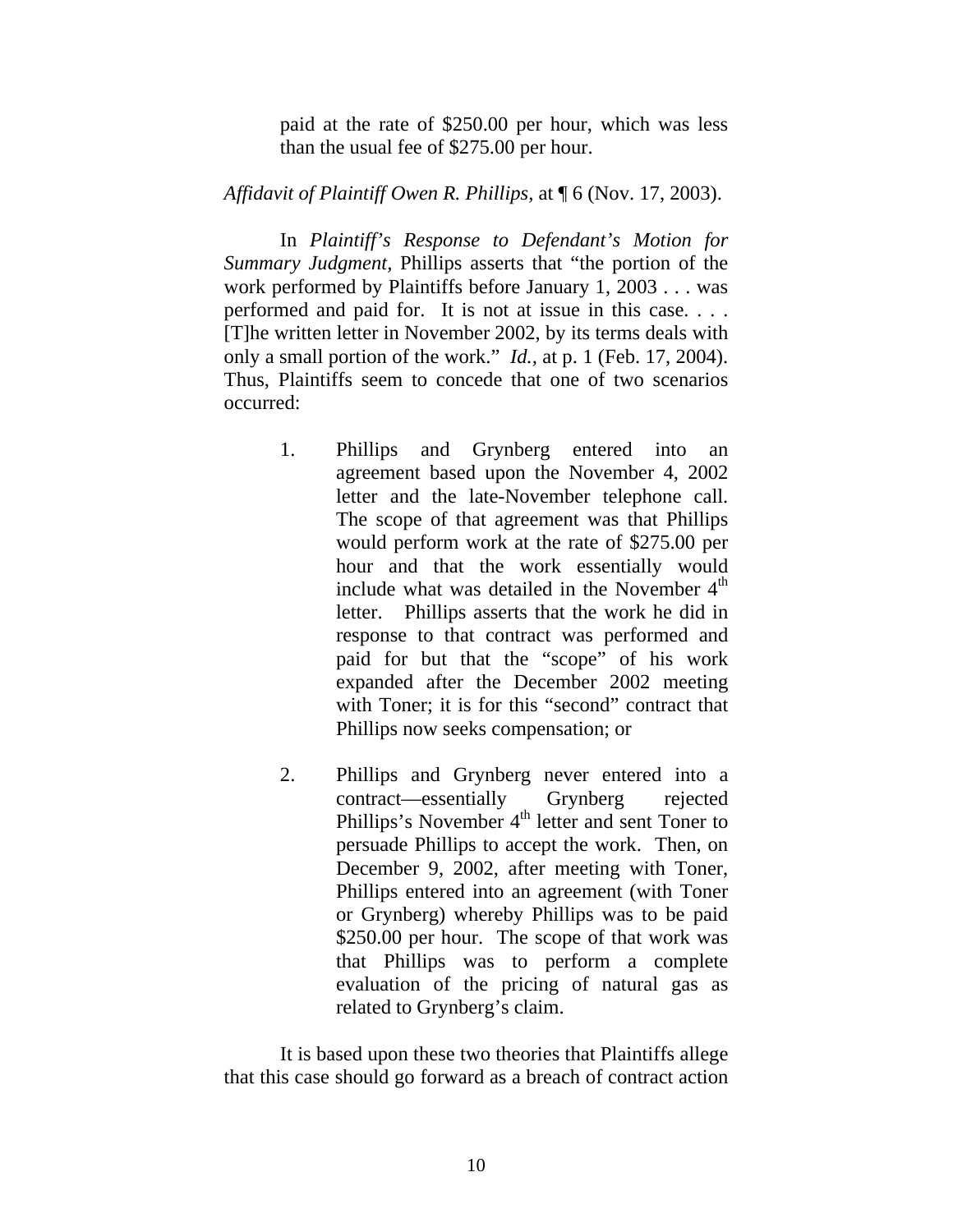and/or claim on account. Further facts will be set out below as necessary.

(Footnote omitted.) The court ultimately concluded:

If anything, the description set forth in the November  $4<sup>th</sup>$  letter is more descriptive and all-inclusive [than] that described by Phillips as his understanding of his assigned tasks after his meeting with Toner. That said, this court again concludes that there are no genuine issues of material fact; there was no modification of the agreement based on the November  $4<sup>th</sup>$ letter.

(Footnote omitted.) The court entered its Order Denying Plaintiffs' Motion Pursuant to Rule 60 on June 1, 2004. Plaintiffs did not appeal the order granting summary judgment or the order denying the Rule 60 motion.

[¶1[2](#page-11-0)] On July 29, 2004, Dr. Phillips filed his complaint in *Phillips II* against Mr. Toner.<sup>2</sup> In this complaint, Dr. Phillips alleged that the services he provided in the Colorado lawsuit were provided pursuant to a contract with Mr. Toner. His claim against Mr. Toner is capsulized in paragraph eleven of the complaint:

> 11. On or about December 9, 2002, Phillips and Toner entered into a contract pursuant to which Phillips was engaged by Toner to perform a detailed evaluation and expert witness report for Toner and Kelly concerning complex issues in the Colorado Lawsuit relating to the artificial suppression of the price of  $CO<sub>2</sub>$  in a particular market, and to the incentive for vertically integrated companies to misstate profits and suppress the price at a particular delivery point.

It is readily evident that paragraph eleven of the *Phillips II* complaint is nearly identical with paragraph eleven of the *Phillips I* complaint. In *Phillips II*, however, Dr. Phillips substituted the name of Mr. Toner for that of Mr. Grynberg.

[¶13] In *Phillips II*, Dr. Phillips alleged several causes of action against Mr. Toner. In Count I, entitled Money Owed on Account, he asserted:

> 19. Phillips submitted billings for the work he and Mason performed after December 2002, and for amounts

<span id="page-11-0"></span><sup>&</sup>lt;sup>2</sup> Dr. Phillips also named Jon Kelly as a defendant; however, Mr. Kelly was never served with the complaint. Dr. Mason is not a party in *Phillips II*.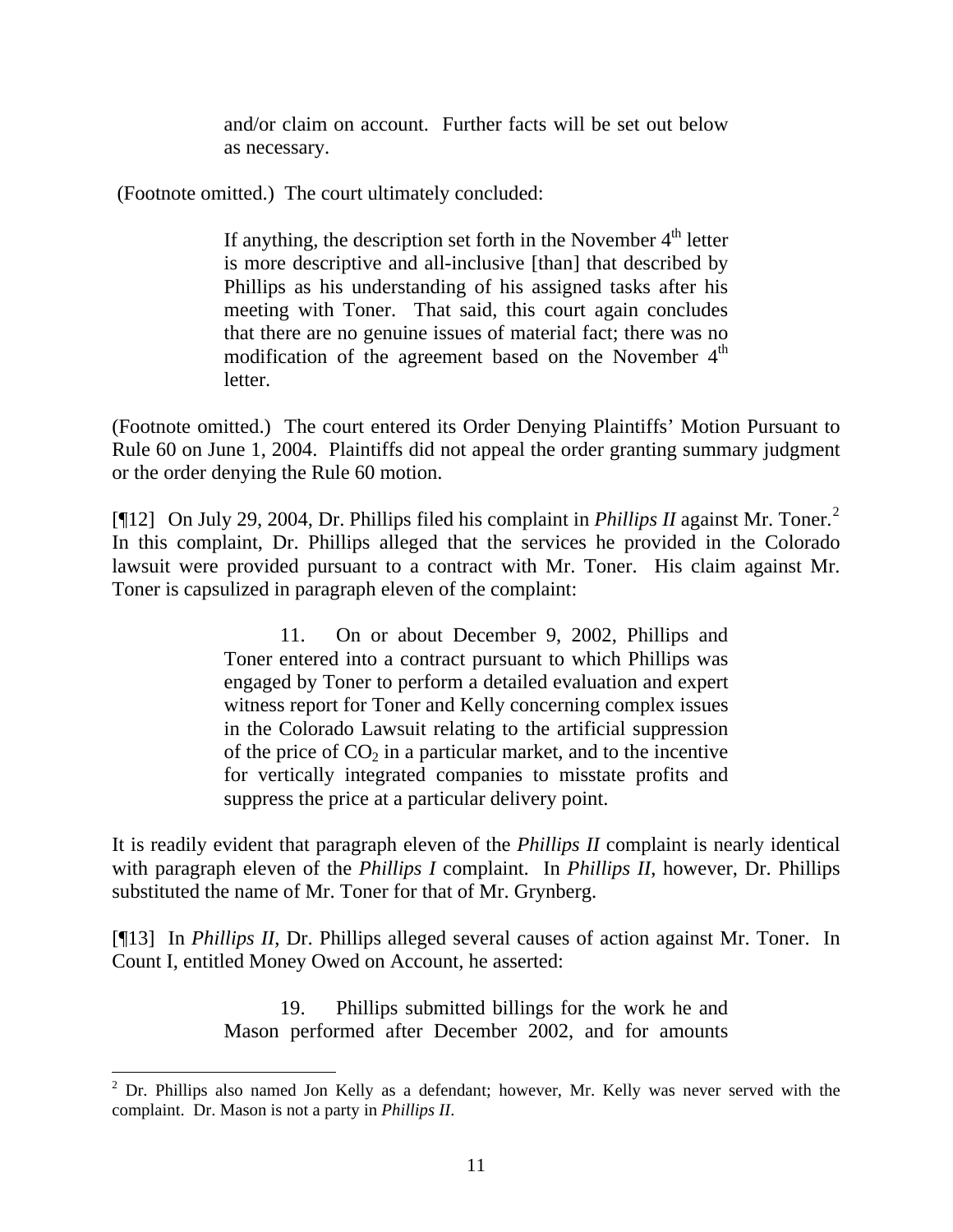[Phillips] paid to others, in the total amount of \$52,896.00, as set forth in the attached account and cover letters.

20. Phillips has demanded payment of the \$52,896.00 owing to him on the said account for services.

[¶14] In Count II, entitled Breach of Contract, he alleged:

24. Phillips, together with Mason and Phillips' subcontractors, performed all their obligations under the said contract with Toner.

25. Toner has breached the said contract by failing and refusing to pay Phillips the \$52,896.00 due and owing for Phillips, Mason and Phillips' subcontractors in accordance with the engagement by Toner for Phillips to perform expert witness services.

[¶15] In Count III, entitled *Quantum Meruit*, he alleged:

29. Toner and Kelly have been unjustly enriched by their use, and suppression, in the Colorado Lawsuit of the work product and intellectual property owned by Phillips and Mason valued at \$74,000.00 or such greater amount as may be proved at trial.

[¶16] In Count IV, entitled Fraud, he alleged:

44. As a direct and proximate result of the reasonable reliance on the false representations of Toner, Phillips has been damaged in the sum of \$52,896.00 for services performed and expenditures made.

[¶17] In Count V, entitled Negligent Misrepresentation, Dr. Phillips alleged:

49. As a direct and proximate result of the reasonable reliance on the negligent misrepresentations of Toner, Phillips has been damaged in the sum of \$52,896.00 for services performed and expenditures made.

Dr. Phillips attached his January 31, 2003, and February 26, 2003, billings to Mr. Grynberg, to the complaint.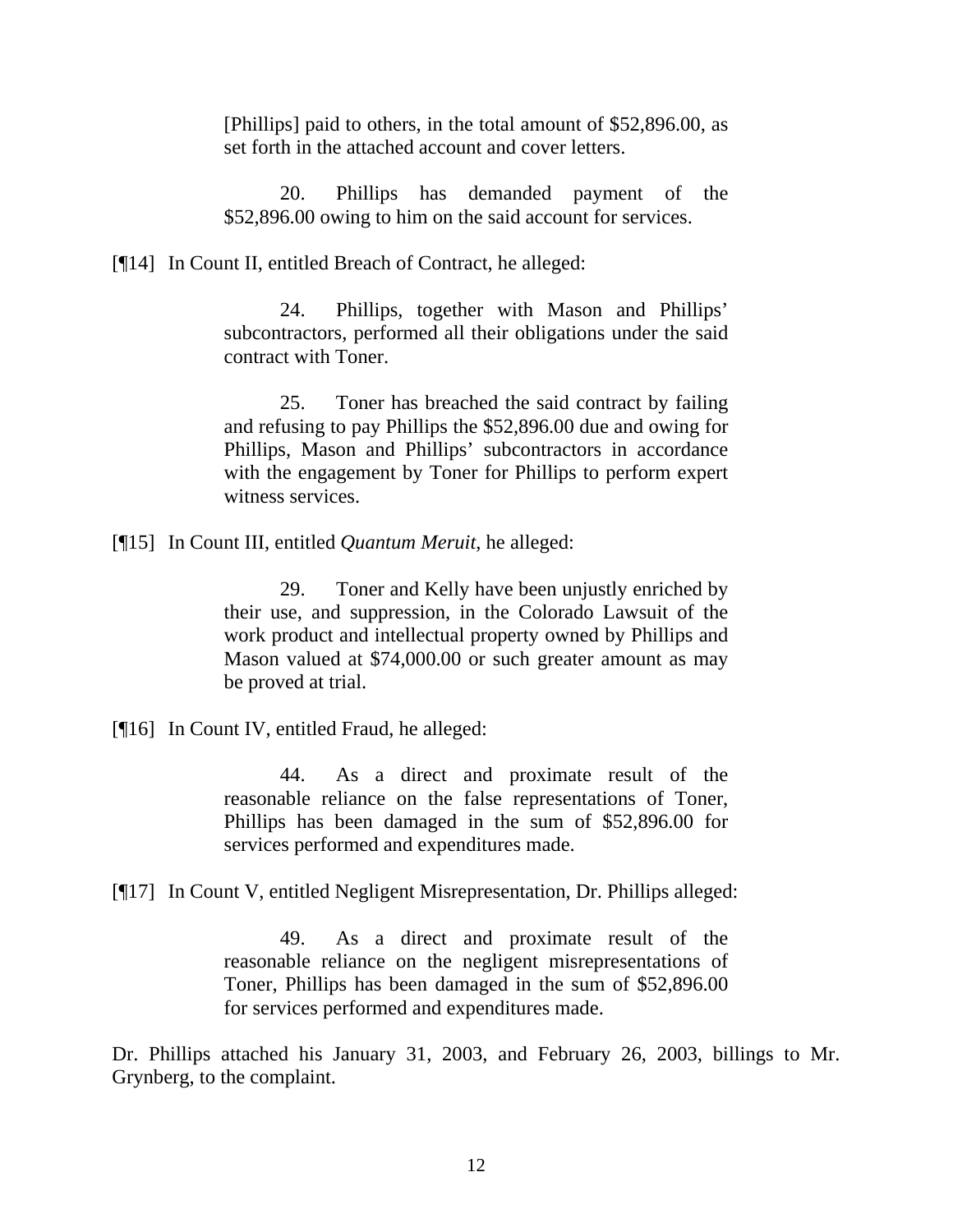[¶18] Our comparison of the prior adjudication with the issues present in the current litigation results in the inescapable conclusion that the district court properly granted summary judgment to Mr. Toner. The statements of account attached to the complaints in *Phillips I* and *Phillips II* are identical. The services and charges for which Dr. Phillips seeks payment in both lawsuits are identical. The amount which Dr. Phillips alleges is due is the same. The only apparent difference in both lawsuits relates to the named defendant. In *Phillips I*, Dr. Phillips asserted that Mr. Grynberg and related family members owed him the money. In *Phillips II*, Dr. Phillips alleges that Mr. Toner owes him for the services which he provided. Dr. Phillips contends this distinction is critical. We disagree.

[¶19] In *Phillips I*, the district court determined that all of the services provided by Dr. Phillips were performed pursuant to the November 4, 2002, letter agreement between Dr. Phillips and Mr. Grynberg. The district court also concluded that Dr. Phillips was paid in full for the services which are the subject of his claim in *Phillips II*. Although Dr. Phillips contended in his Rule 60 motion that the district court erred in making such a determination, the district court rejected his argument, and the findings became final and conclusive when Dr. Phillips failed to appeal the decision rendered in *Phillips I*. Dr. Phillips had a fair and full opportunity to litigate all issues regarding the terms of the agreement for which he performed services and whether he was paid for those services in *Phillips I*. *Pokorny v. Salas*, 2003 WY 159, ¶ 19, 81 P.3d 171, 176 (Wyo. 2003).

[¶20] Dr. Phillips contends that the doctrine of collateral estoppel does not preclude his claim against Mr. Toner because in *Phillips I* "there was no litigation of a contract between Phillips and Toner." Dr. Phillips also notes that, in *Phillips I*, "there was no litigation of the fraud committed by Toner in obtaining work with no intent to pay for it." Those statements, even if accurate, do not prevent application of collateral estoppel to bar Dr. Phillips' claims. The doctrine of collateral estoppel bars relitigation of previously litigated issues. *Pokorny*, ¶ 12. The issues that were litigated in *Phillips I* are integral to all of the claims asserted in *Phillips II*. Resolution of those issues against Dr. Phillips in *Phillips I* is fatal to the claims asserted in *Phillips II*.

[¶21] In *Phillips I*, the district court determined that all of the work for which Dr. Phillips sought payment was performed pursuant to the November 4, 2002, letter agreement and that he had been fully paid for his services. The services for which he now seeks payment from Mr. Toner are identical and the amount sought is identical. Even if Mr. Toner was also liable for payment of the services, Dr. Phillips is not entitled to collect because the obligation was satisfied.

> If the debt for which a joint, joint and several, or several obligor is bound is completely satisfied, the creditor can have no further right against anyone. As there is but a single obligation, though more than one person is bound to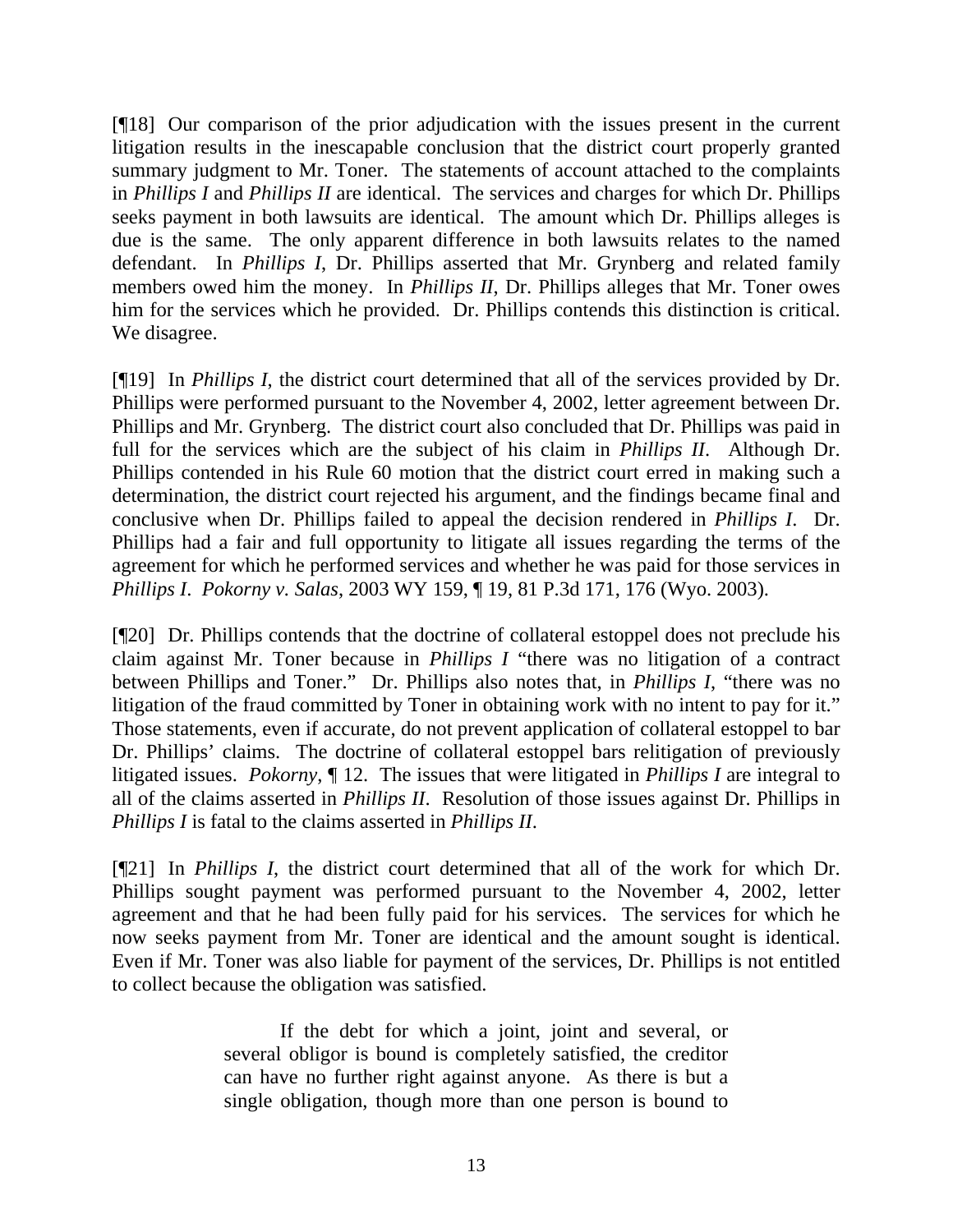pay it, performance by one of the obligors . . . necessarily discharges them all.

12 Samuel Williston, *Treatise on the Law of Contracts* § 36.12, at 653 (Richard A. Lord ed.,  $4<sup>th</sup>$  ed. 1999). Because he has been fully compensated, Dr. Phillips has no damage claim against Mr. Toner. Damages are an essential element of all of the claims asserted against Mr. Toner.

[¶22] Dr. Phillips' fraud claim against Mr. Toner merits specific comment. Dr. Phillips sums up his fraud claim against Mr. Toner as follows:

> It is undisputed, and blithely admitted by Toner, that he asked Phillips to do the work of an expert in litigation in another state. There is no suggestion by Toner that Phillips was doing the work without charge. Toner concedes that Phillips expected payment. Toner admits he did not intend to pay for the work. That is fraud.

Actions sounding in fraud must be pled with particularity and proved by clear, unequivocal and convincing evidence. *Lee*, ¶ 11. Fraud will never be presumed and a party relying on a fraud claim must demonstrate genuine issues of material fact even at the summary judgment stage by clear, unequivocal and convincing evidence. *Bitker v. First National Bank in Evanston*, 2004 WY 114, ¶ 12, 98 P.3d 853, 856 (Wyo. 2004). "Fraud is established when a plaintiff demonstrates, by clear and convincing evidence that, (1) the defendant made a false representation intended to induce action by the plaintiff; (2) the plaintiff reasonably believed the representation to be true; and (3) the plaintiff relied on the false representation and suffered damages." *Bitker*, ¶ 12.

[¶23] Mr. Toner's position regarding the fraud allegation was set forth in his answer to the complaint. He stated, "Defendant Toner admits that he had no intention to pay Plaintiff for work done by Plaintiff or his associates in connection with the Colorado litigation, because Defendant had no agreement with Plaintiff to pay for those services. Plaintiff's agreement was with Defendant's client in the Colorado litigation, . . . ." In his affidavit Mr. Toner elaborated:

> 8. Mr. Phillips has accused me of fraud because I stated in the Answer in this case that I had no intention to pay Mr. Phillips for work done by him or his associates in connection with the Cortez case because I had no agreement with Mr. Phillips to pay for those services. It is true that I did not intend to pay Mr. Phillips for the work on the case because Mr. Grynberg was to pay Mr. Phillips for the work that Mr. Phillips did on the Cortez case. I never told Mr.